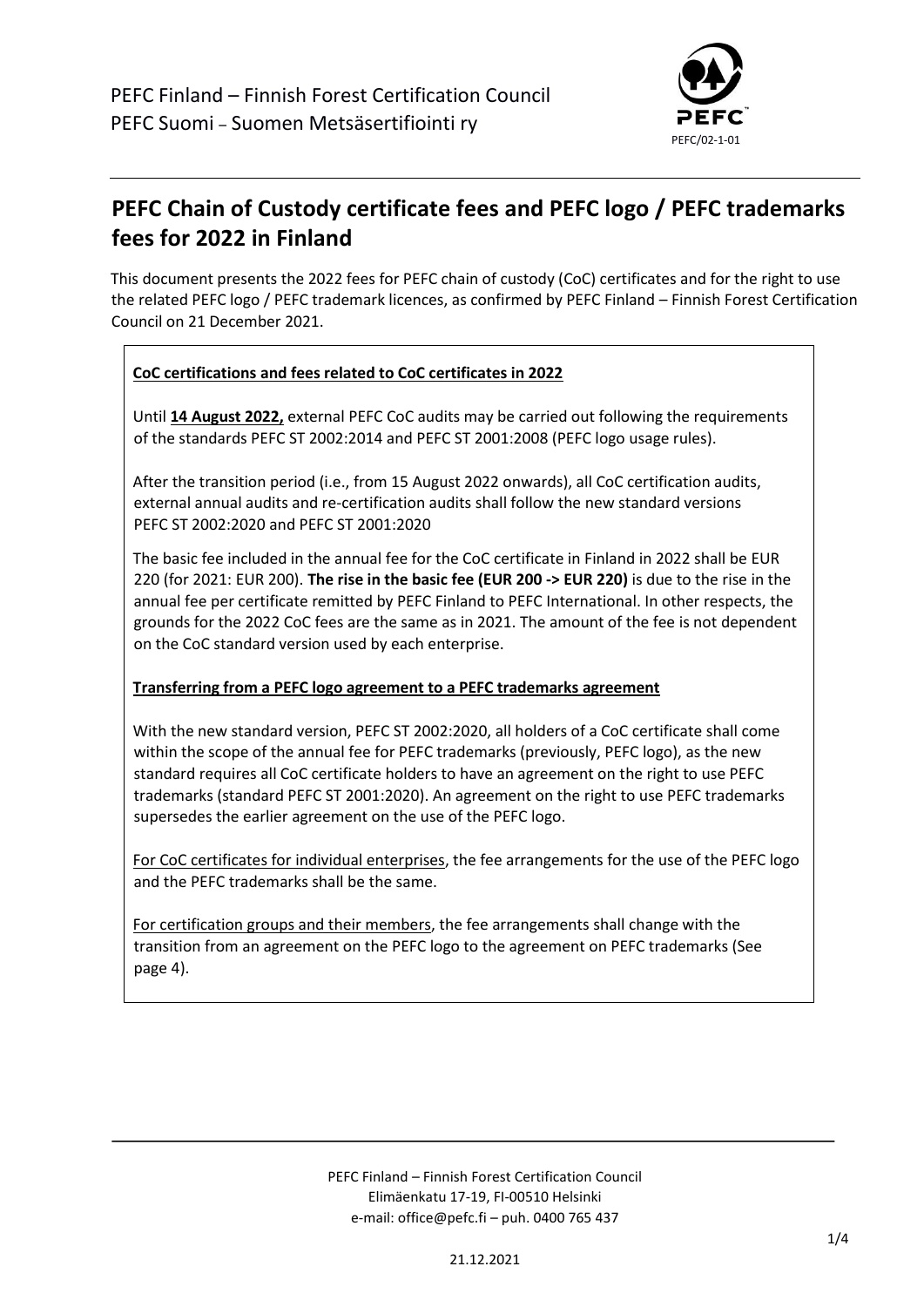### **Structure of the annual fee for CoC certificates**

The annual fee for a chain of custody certificate (CoC), payable to PEFC Finland, consists of a basic fee and a fee based on wood consumption (Option 1) or turnover (Option 2). PEFC Finland shall define which option is used for the CoC certificate and determine the wood consumption or turnover in cooperation with the certification body and certificate holder.

The CoC fee shall apply to enterprise-specific (single-site or multi-site) certificates and other certificates covering producer groups of independent legal enterprises.

For a holder of a enterprise-specific certificate the CoC fee shall consist of a basic fee and a fee based on wood consumption/turnover.

For a holder of a certificate of a producer group the CoC fee shall consist of a basic fee. For every member of a producer group the fee shall consist of 50% of the basic fee and a fee based on wood consumption/turnover.

The certificate fee shall be non-refundable if the enterprise gives up its certificate or ceases operations during the year.

For the year of issue of the CoC certificate, the fee shall be determined according to the date of issue as follows: the share based on the wood consumption or turnover shall depend on the number of months left in the year, and the basic fee shall be charged in full regardless of the date of issue of the certificate.

### **Option 1 – CoC fee based on wood consumption**

In branches where the scope of operations is commonly measured by the consumption of wood, the CoC fee shall be determined according to the volume of wood consumed. Examples of such branches are wood procurement, timber trade (in, e.g. logs, pulpwood and energy wood), the sawmill industry and pulp and paper manufacturing.

**In 2022, the CoC fee based on wood consumption shall consist of a basic fee of EUR 220 (in 2021: EUR 200) and a fee based on wood consumption, which shall be EUR 106 (in 2021: EUR 106) for each 100,000 m<sup>3</sup> of wood consumed. VAT at 24% shall be added.**

(Example: An enterprise whose CoC-certified activity uses 1 million  $m^3$  a year shall have a CoC fee of EUR 1,260 + VAT at 24%).

Wood consumption shall refer to the quantity of wood used by the CoC-certified operations specified in the CoC certificate or in an audit report.

Consumption shall refer to the volume of wood used during the calendar year preceding the year of payment. Where the certificate is issued for the first time, an estimate of the annual wood consumption shall be used where necessary.

Consumption shall include all wood-based material, i.e., certified and non-certified wood and all recycled wood or wood-based fibre, if any.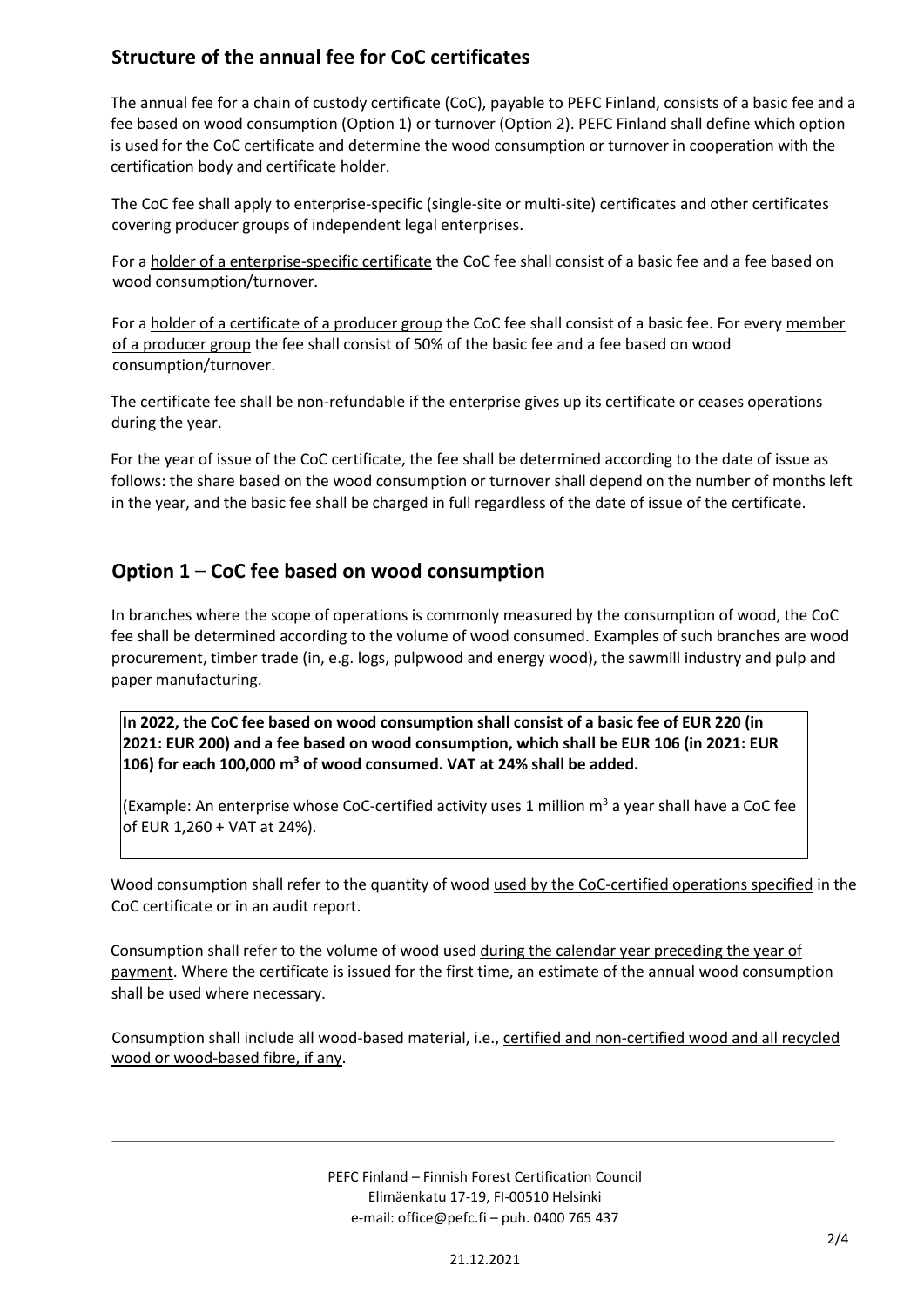The consumption of unprocessed round wood (e.g., pulpwood, logs and energy wood), sawdust and woodchips covered by CoC certification shall refer to the total volume of these timber grades, measured in solid cubic metres over bark.

Where part or all of the wood material shall be CoC-certified as intermediate products (e.g., pulp or sawn timber), the consumption shall refer to solid cubic metres and include intermediate product volumes converted into "round wood" volume.

The volume of intermediate products shall be converted into "round wood" by using either average or process-specific wood consumption figures or conversion factors. These shall determine the volume of "round wood" used for making the intermediate products by either the enterprise itself or by its suppliers in processes upstream of the activities covered by the relevant CoC certificate.

Where intermediate products have been measured by weight instead of volume (e.g., tons), the product quantity shall be converted into solid cubic metres using, for example, conversion factors specific to each industrial process.

### **Option 2 – CoC fee based on turnover**

Where wood consumption does not adequately describe the nature of certified operations, the CoC fee shall be determined on the basis of the turnover of operations covered by the certificate. Such activity can include, for example, the manufacturing or marketing of furniture, consumer products containing wood, printed materials and converted paper products.

Operating turnover shall also be used to determine the fee for companies covered by Option 1 where, for one reason or another, the volume of wood consumption cannot be determined.

**In 2022, CoC fee based on turnover shall consist of a basic fee of EUR 200 (in 2021: EUR 200) and a fee based on turnover, which shall be EUR 44 (in 2021: EUR 44) for each million euros of turnover. VAT at 24% shall be added.**

(Example: For an enterprise with a turnover of EUR 10 million within the scope of CoC certification, the fee shall be EUR 660 + VAT at 24%.)

Turnover shall refer to turnover of the operations within the scope of the CoC certificate. The scope of the certified operations is specified in the CoC certificate or in an audit report.

Turnover shall refer to the turnover of the calendar year preceding the payment year. Where the certificate is issued for the first time, an estimate of the annual turnover shall be used where necessary.